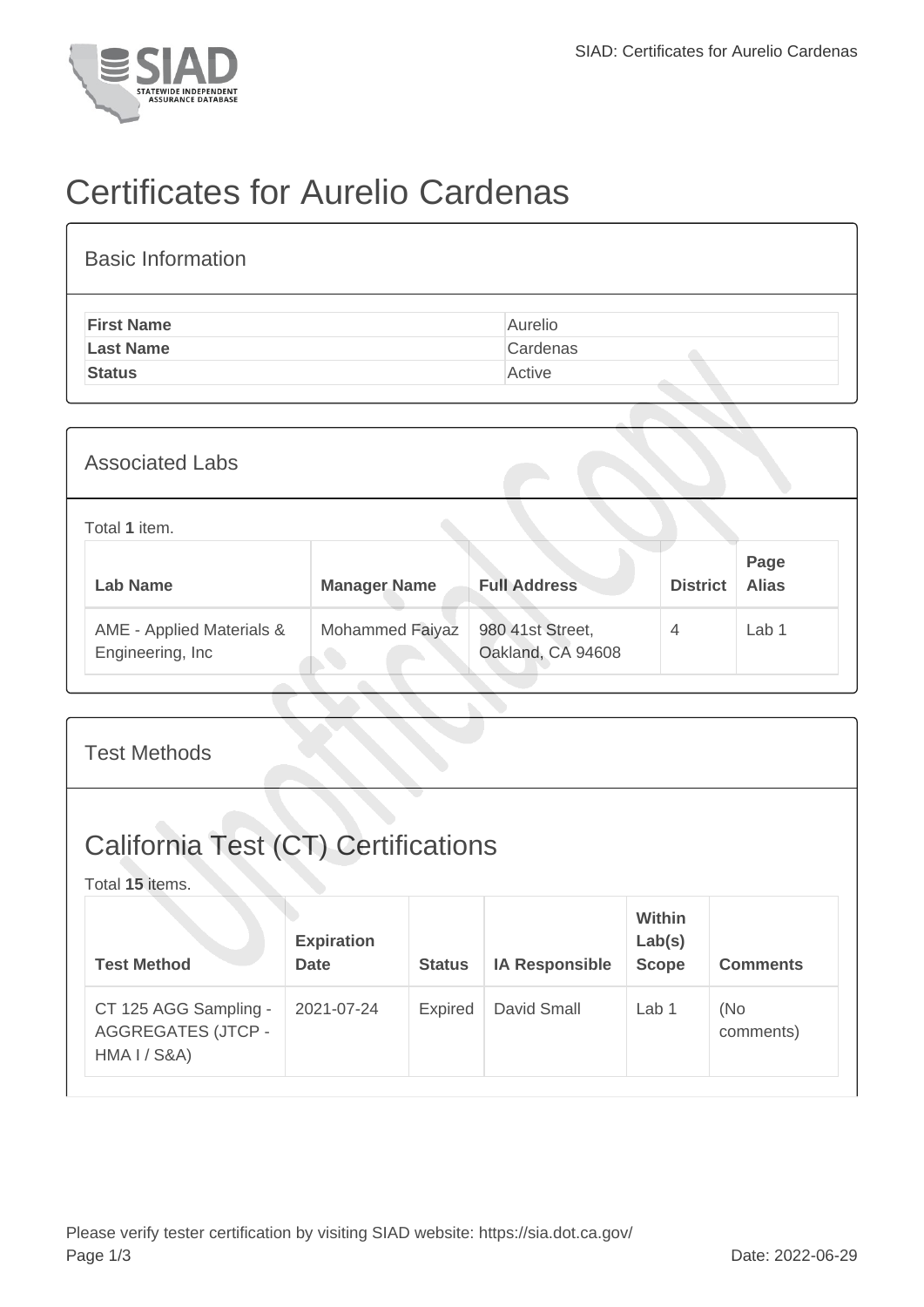

| <b>Test Method</b>                                                                 | <b>Expiration</b><br><b>Date</b> | <b>Status</b>  | <b>IA Responsible</b> | Within<br>Lab(s)<br><b>Scope</b> | <b>Comments</b>   |
|------------------------------------------------------------------------------------|----------------------------------|----------------|-----------------------|----------------------------------|-------------------|
| CT 125 BIT Sampling -<br><b>BITUMINOUS</b>                                         | 2021-07-24                       | Expired        | David Small           | Lab <sub>1</sub>                 | (No)<br>comments) |
| CT 125 GEN Sampling -<br><b>GENERAL</b>                                            | 2021-07-24                       | <b>Expired</b> | David Small           | Lab 1                            | (No)<br>comments) |
| CT 125 HMA Sampling -<br>HMA (JTCP - HMA I)                                        | 2021-07-24                       | <b>Expired</b> | <b>David Small</b>    | Lab <sub>1</sub>                 | (No<br>comments)  |
| CT 216 Relative<br>Compaction - Soils and<br>Aggregates (JTCP -<br><b>S&amp;A)</b> | 2017-08-13                       | <b>Expired</b> | David Small           | Lab <sub>1</sub>                 | (No)<br>comments) |
| CT 231 Relative<br>Compaction - Nuclear<br>Gage                                    | 2021-07-24                       | <b>Expired</b> | <b>David Small</b>    | Lab <sub>1</sub>                 | (No<br>comments)  |
| CT 375 AC Density by<br>Nuclear Gage                                               | 2021-07-24                       | Expired        | David Small           | Lab <sub>1</sub>                 | (No<br>comments)  |
| CT 504 Air Content of<br><b>PCC - Pressure Method</b><br>(JTCP - PCC)              | 2023-07-14                       | Active         | Shaya<br>Meisamifard  | Lab <sub>1</sub>                 | (No<br>comments)  |
| CT 518 Unit Weight -<br>PCC (JTCP - PCC)                                           | 2023-07-14                       | Active         | Shaya<br>Meisamifard  | Lab <sub>1</sub>                 | (No<br>comments)  |
| CT 533 Ball Penetration<br>- PCC                                                   | 2017-08-13                       | Expired        | David Small           | Lab <sub>1</sub>                 | (No<br>comments)  |
| CT 539 Sampling Fresh<br>Concrete (JTCP - PCC)                                     | 2023-07-14                       | Active         | Shaya<br>Meisamifard  | Lab 1                            | (No)<br>comments) |